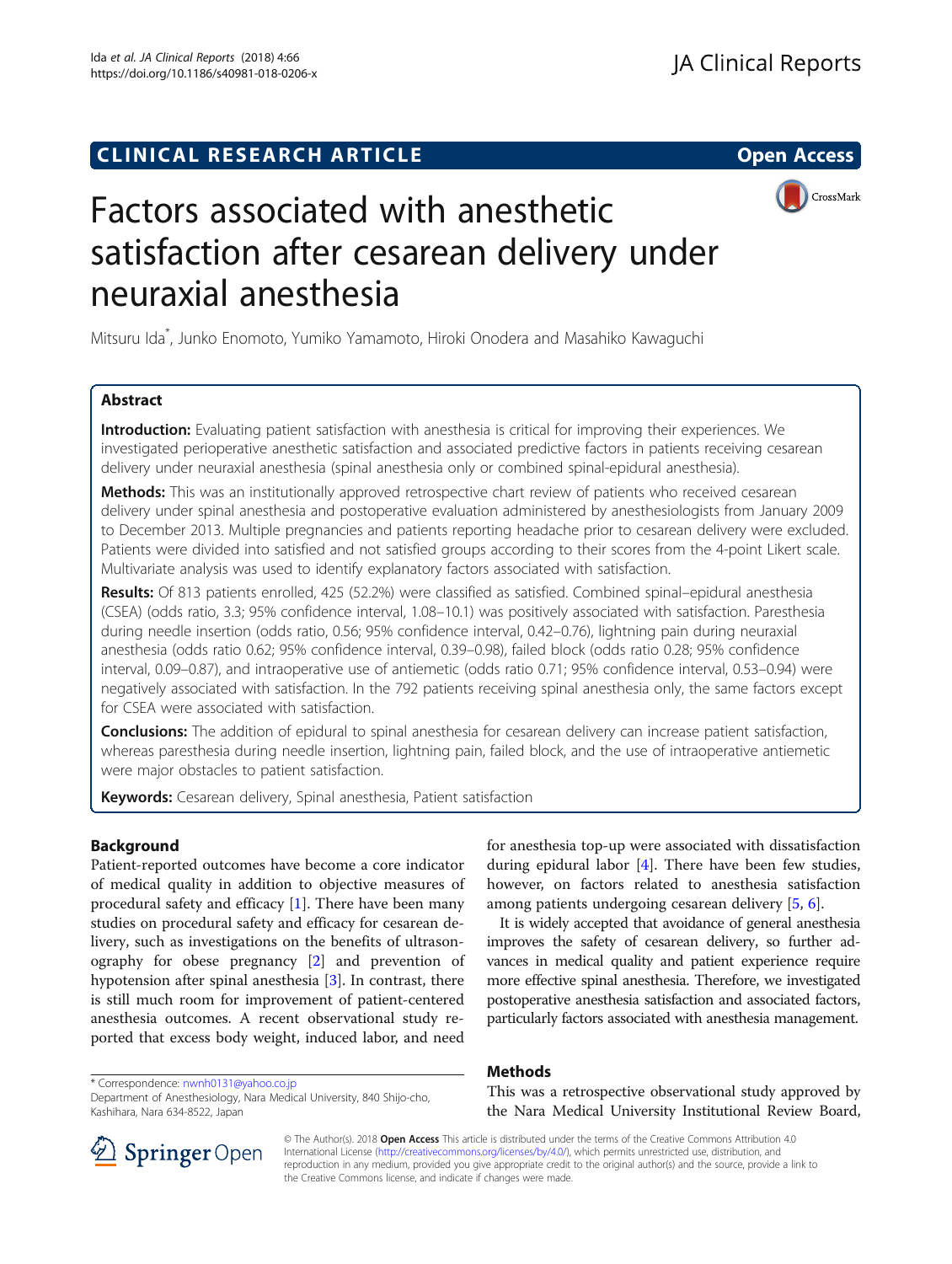Kashihara, Nara, Japan (Chairperson Prof. M Yoshizumi, Approval No. 1480 on February 20, 2017). Patients who underwent cesarean delivery under spinal anesthesia and a postoperative evaluation by anesthesiologists at Nara Medical University between January 2009 and December 2013 were considered candidates. Patients were excluded because of missing data, multiple pregnancies, headache prior to cesarean delivery, or conversion from spinal to general anesthesia during surgery.

In our hospital, extreme emergency cesarean delivery (stat cesarean delivery) is performed on patients under general anesthesia. Therefore, anesthesiologists are usually able to explain the single-shot spinal techniques as well as the side effects and complications associated with spinal anesthesia to patients. In case a patient requires epidural catheter placement, anesthesiologists explain the advantages and disadvantages of epidural catheter placement.

An intravenous catheter was inserted before arrival at the operating theater. Patients were then placed in the supine position for attachment of standard anesthesia monitors. Spinal anesthesia was performed by using a 25-G Quincke needle via the L3-4 or L4-5 interspace following lidocaine infiltration in the lateral position. Anesthesia was provided with 10–15 mg hyperbaric bupivacaine 0.5%, 100 μg morphine, and 10 μg fentanyl. Anesthesiologists usually explain to manage postoperative pain with intrathecal morphine. However, some pregnant women searched the way of postoperative pain relief before visiting anesthetic clinic. In case that patients requested epidural anesthesia, we made it consistent with patient's intentions. When patients requested epidural anesthesia, an epidural catheter was inserted via the L1-2 or L2-3 interspace before spinal anesthesia. Intraoperative management, such as management of fluid status and blood pressure, was at the discretion of each anesthesiologist. After the operation, patients with an epidural catheter began epidural analgesia (0.2% ropivacaine) under the following conditions: bolus 5 mL, continuous infusion 4 mL/h, and lockout 60 min.

From 2 to 7 days after delivery and before discharge, anesthesiologists queried patients about paresthesia during needle insertion and lightning pain during spinal and/or epidural anesthesia, postpartum headache, and postoperative nausea, vomiting, pain, numbness of lower limbs, and itching with two choices "yes" or "none." "Lightning pain" was defined as sudden and sharp pain accompanying needle puncture, and "paresthesia" was defined as an uncomfortable pain accompanying needle. Patients were then asked to evaluate overall anesthetic satisfaction by using a 4-point Likert scale (satisfaction, neutral, mild dissatisfaction, and dissatisfaction).

Additional information regarding maternal demographics (age, height, weight, parity, gestational weeks, and comorbidity), intraoperative data (surgical duration, time of day, block height, failed block, intraoperative use of sedatives or analgesics, and intraoperative use of antiemetic), neonatal Apgar score at 5 min postdelivery, and neonatal weight were collected from electronic medical records. The operative time of day was divided into four categories: daytime elective surgery, daytime emergency surgery, nighttime emergency surgery, and surgery on holidays. A failed block was defined as the need to repeat the spinal technique. The block height was divided into more than or equal to the level of Th4 or not.

#### Statistical analysis

Data are presented as the mean (standard deviation) or number. Univariate and multivariate logistic regression analyses were used to identify factors associated with perioperative anesthetic satisfaction. We defined the satisfied group as those patients who answered "satisfaction" to the question on the 4-point Likert scale. Univariate analysis was performed by using the chi-square test, Fisher's exact test, Mann–Whitney  $U$  test, or unpaired  $t$  test, as appropriate. All explanatory factors were included in multivariate logistic regression analysis. Discrimination of the final models for the satisfied and dissatisfied groups was assessed by using the likelihood ratio test. Calibration of the models was tested by using the Hosmer–Lemeshow test. The area under the receiver operating characteristic curve was computed as a descriptive tool for measuring model bias. In the first step, we analyzed all patients (receiving spinal anesthesia only and combined spinal–epidural anesthesia (CSEA)). In the second step, patients undergoing spinal anesthesia only were analyzed in the same way to eliminate the effects of epidural anesthesia. All data were analyzed by using SPSS version 22.0 (IBM Inc., Armonk, NY, USA), and  $p$  values of  $< 0.05$  (two-tailed) were considered as indicative of statistical significance.

### Results

A total of 813 pregnant patients meeting the inclusion criteria were enrolled (Fig. [1\)](#page-2-0). Patient demographics are shown in Table [1.](#page-3-0) Twenty-one patients underwent CSEA without incidence of accidental dural puncture. Eighteen patients underwent repeated spinal anesthesia, and 451 patients experienced paresthesia during needle insertion. Intraoperative use of an antiemetic was used in 348 patients. Postoperative interviews were conducted an average of 4.3 days postdelivery before discharge. Postpartum headache was reported by 109 patients, but no patients needed an epidural blood patch. Lightning pain during neuraxial anesthesia was reported by 96 patients, but none had difficulty walking or required long-term follow-up. In the satisfaction evaluation, 425 (52.2%) patients answered "satisfaction," 356 (43.7%) "neutral," 25 (3.0%) "mild dissatisfaction," and 7 (0.8%) "dissatisfaction."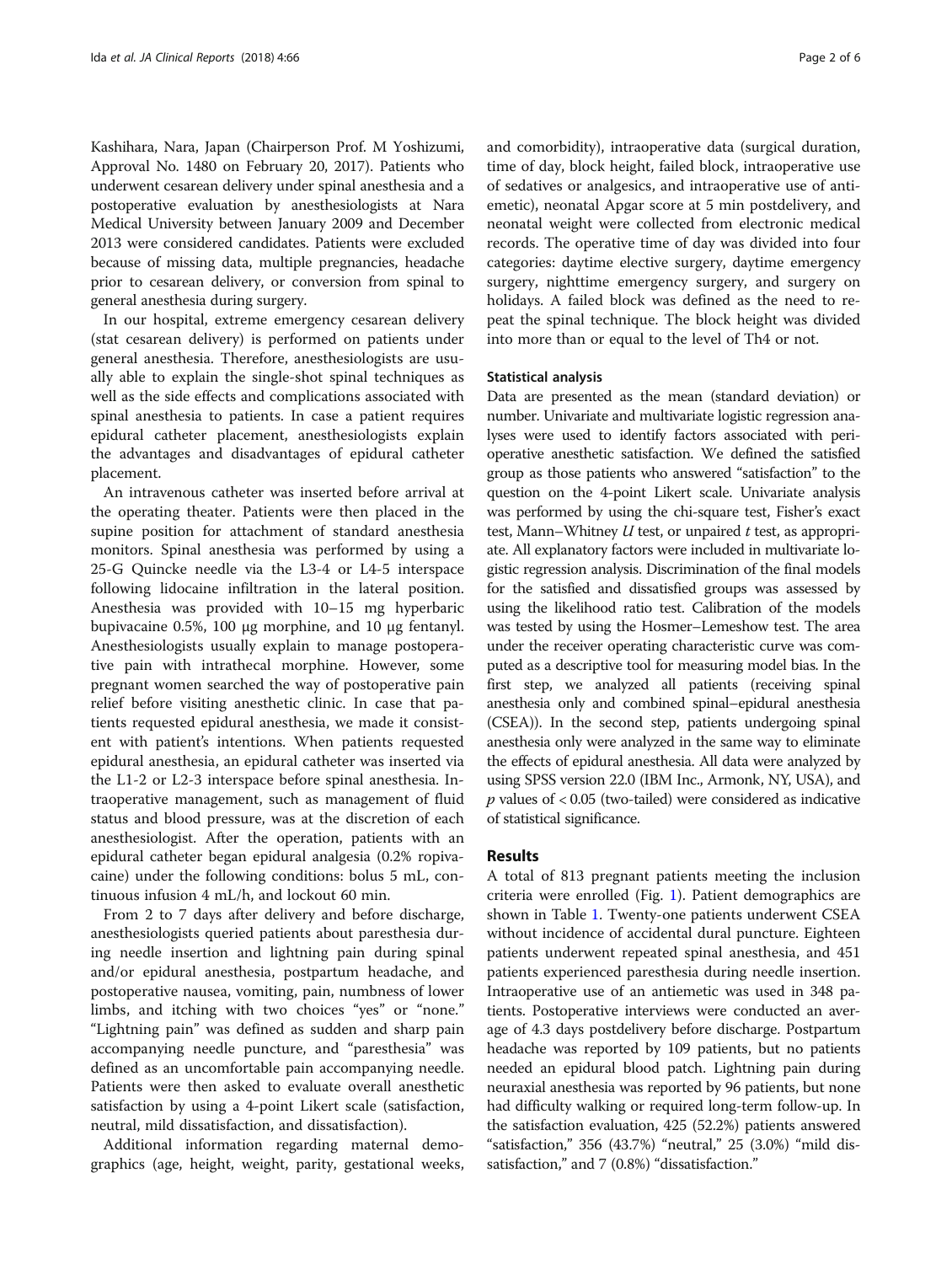<span id="page-2-0"></span>

## Factors associated with satisfaction

Univariate analysis revealed significant associations of satisfaction with CSEA, paresthesia during needle insertion, lightning pain during neuraxial anesthesia, failed block, intraoperative use of antiemetic, and postpartum headache. In the 792 patients who received spinal anesthesia only, the same factors except for CSEA were associated with satisfaction (Table [1](#page-3-0)). Multivariate analysis revealed that CSEA [odds ratio (OR), 3.3], paresthesia during needle insertion (OR, 0.56), lightning pain during neuraxial anesthesia (OR, 0.62), failed block (OR, 0.28), and intraoperative antiemetic (OR, 0.71) were independently associated with decreased satisfaction. In the patients receiving only spinal anesthesia, the same factors except for CSEA were associated with satisfaction (Table [2\)](#page-4-0).

Post hoc power calculations were performed for multivariate logistic regression models in both groups. For logistic regression analysis, it is recommended that the number of events per explanatory variable be  $\geq 10$  [\[7](#page-4-0)]. The minimum number required to determine associated factors was calculated to be 460 for the 24-variable model that included 425 satisfied patients (of 813) who received either spinal anesthesia alone or CSEA and to be 466 patients for the 24-variable model that included 408 satisfied patients (of 792) who received spinal anesthesia only. Thus, our sample size was sufficient to build the models.

## **Discussion**

In our study cohort of 813 cesarean delivery patients, 52% were satisfied with anesthesia. Further, epidural catheter placement was positively associated with patient satisfaction. On the other hand, paresthesia during needle insertion, lightning pain during neuraxial anesthesia, failed block, and intraoperative use of antiemetic were negatively associated with patient satisfaction.

Previous studies that evaluated maternal satisfaction regarding spinal anesthesia by using a 2-point scale (satisfaction or dissatisfaction) had high satisfaction rates of 97% [[5](#page-4-0)]. This finding might be explained by the different evaluation methods and the fact that we used a summed satisfaction rate of the patients who answered "satisfaction" plus those who answered "neutral," which was as high as 95.4%. Other study comparing the satisfaction of pregnant women undergoing cesarean delivery with spinal anesthesia or epidural anesthesia showed that patients underwent cesarean delivery with epidural anesthesia had high score in detailed questionnaire due to low occurrences of pruritus [\[8](#page-4-0)]. In our study, the number of patients undergoing cesarean delivery with CSEA was limited and detailed examination was difficult. In previous studies, Likert scale or questionnaire has been used to evaluate maternal satisfaction [\[5,](#page-4-0) [8](#page-4-0), [9\]](#page-4-0), although there are few valid questionnaires to measure maternal satisfaction in Japan and further study should be needed to make a Japanese version of such questionnaires.

In our study, CSEA was an independent factor associated with increased patient satisfaction, but postoperative pain was not despite occurring frequently in both groups. Enhanced satisfaction may arise from perceived control over treatment decisions because, in our institution, epidural anesthesia is performed only if requested.

Our results showing that paresthesia during needle insertion, lightning pain, and failed block were significantly associated with patient satisfaction were consistent with the results of a prospective study, including both obstetric patients and non-obstetric patients, that evaluated factors associated with patient satisfaction regarding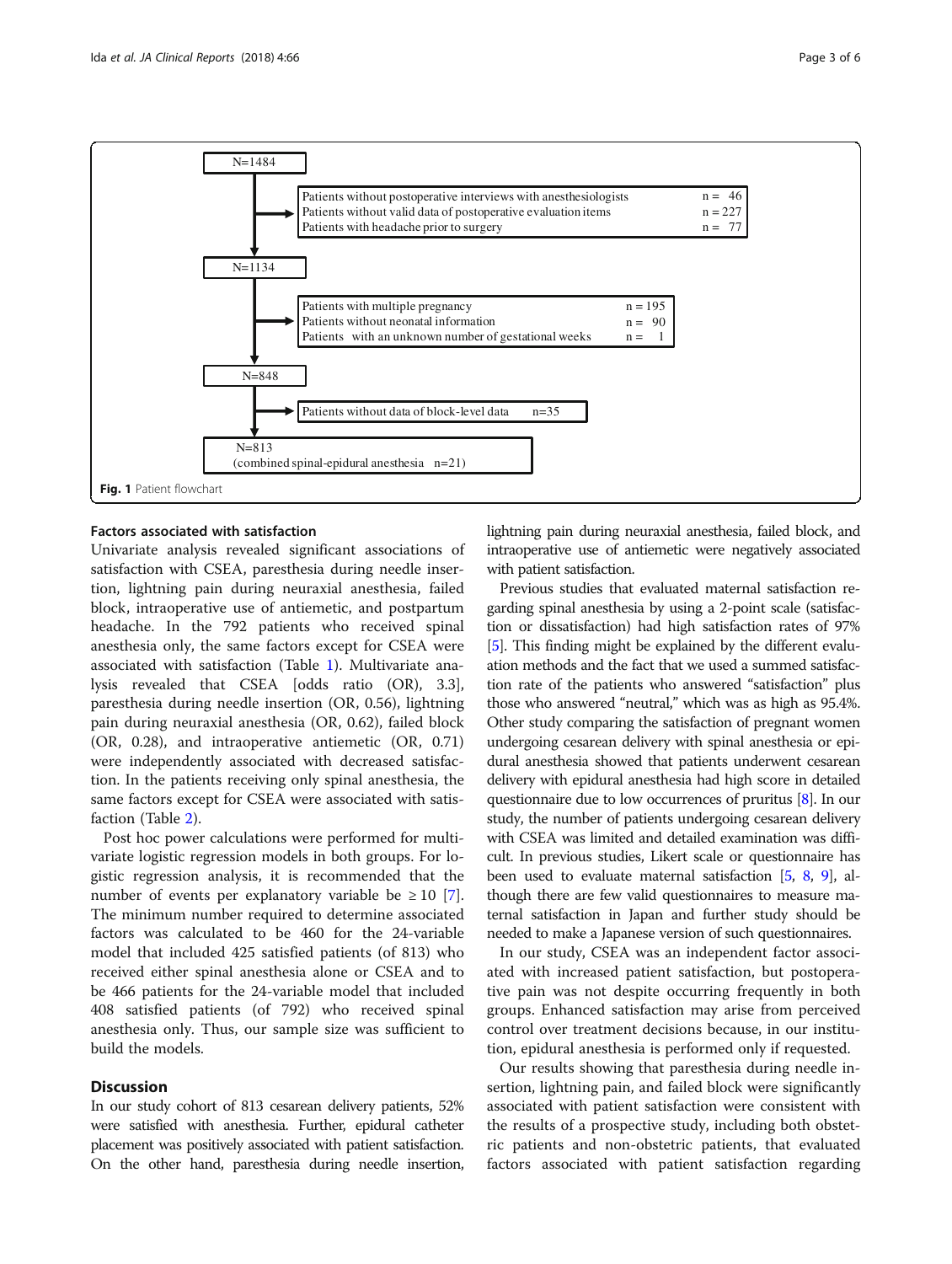|                                              | All patients ( $n = 813$ ) |                     | $p$ value | Spinal anesthesia patients ( $n = 792$ ) |                     | $p$ value |
|----------------------------------------------|----------------------------|---------------------|-----------|------------------------------------------|---------------------|-----------|
|                                              | Satisfied group            | Not satisfied group |           | Satisfied group                          | Not satisfied group |           |
|                                              | $n = 425$                  | $n = 388$           |           | $n = 408$                                | $n = 384$           |           |
| Maternal demographics                        |                            |                     |           |                                          |                     |           |
| Age (year)                                   | 32.8(5.1)                  | 32.2(5.0)           | 0.13      | 32.7(5.2)                                | 32.2(5.0)           | 0.17      |
| Body mass index (kg/m <sup>2</sup> )         | 24.7 (4.4)                 | 24.8 (4.8)          | 0.75      | 24.8 (4.4)                               | 24.8 (4.8)          | 0.92      |
| Number of nulliparous                        | 245                        | 222                 | 0.9       | 234                                      | 219                 | 0.92      |
| Gestational week (weeks)                     | 37.3(2.6)                  | 37.2 (2.9)          | 0.87      | 37.2(2.7)                                | 37.3 (2.9)          | 0.75      |
| Comorbidity                                  | 106                        | 109                 | 0.3       | 104                                      | 109                 | 0.35      |
| Factors associated with surgery              |                            |                     |           |                                          |                     |           |
| Surgical duration (min)                      | 56.3 (16.8)                | 56.5 (17.0)         | 0.87      | 56.3 (16.9)                              | 56.4 (16.7)         | 0.88      |
| Time zone of surgery                         |                            |                     | 0.86      |                                          |                     | 0.74      |
| Daytime elective surgery                     | 233                        | 216                 |           | 221                                      | 214                 |           |
| Surgery on holiday                           | 41                         | 38                  |           | 41                                       | 38                  |           |
| Nighttime emergency surgery                  | 54                         | 44                  |           | 53                                       | 43                  |           |
| Daytime emergency surgery                    | 97                         | 90                  |           | 93                                       | 89                  |           |
| Transfusion                                  | 20                         | 14                  | 0.43      | 20                                       | 13                  | 0.28      |
| Factors associated with neuroxial anesthesia |                            |                     |           |                                          |                     |           |
| Intraoperative factors                       |                            |                     |           |                                          |                     |           |
| Epidural anesthesia                          | 17                         | $\overline{4}$      | 0.002     | $\overline{0}$                           | $\mathbf 0$         | <b>NA</b> |
| Paresthesia during needle insertion          | 203                        | 248                 | < 0.001   | 195                                      | 247                 | < 0.001   |
| Lightning pain                               | 37                         | 59                  | 0.0041    | 36                                       | 59                  | 0.0046    |
| Failed block                                 | $\overline{4}$             | 14                  | 0.0098    | $\overline{4}$                           | 14                  | 0.011     |
| Block height (Th $\leq$ 4)                   | 362                        | 314                 | 0.1       | 346                                      | 311                 | 0.15      |
| Sedatives or analgesics                      | 101                        | 114                 | 0.06      | 98                                       | 113                 | 0.08      |
| Anti-emetic                                  | 164                        | 184                 | 0.011     | 162                                      | 183                 | 0.019     |
| Postoperative factors                        |                            |                     |           |                                          |                     |           |
| Nausea and vomiting                          | 98                         | 112                 | 0.05      | 95                                       | 110                 | 0.81      |
| Postoperative pain                           | 352                        | 333                 | 0.24      | 341                                      | 330                 | 0.35      |
| Numbness                                     | 5                          | 10                  | 0.13      | $\overline{4}$                           | 10                  | 0.083     |
| Postpartum headache                          | 45                         | 64                  | 0.013     | 44                                       | 64                  | 0.015     |
| Itching                                      | 160                        | 147                 | 0.94      | 149                                      | 146                 | 0.47      |
| Neonatal information                         |                            |                     |           |                                          |                     |           |
| Apgar score at 5 min                         | 9.6(0.8)                   | 9.6(1.0)            | 0.89      | 9.6(0.8)                                 | 9.6(1.0)            | 0.78      |
| Baby's weight (g)                            | 2669 (640)                 | 2692 (679)          | 0.62      | 2656 (640)                               | 2687 (680)          | 0.49      |

## <span id="page-3-0"></span>Table 1 Univariate analysis between the satisfied and not satisfied groups

Data are presented as the mean and standard deviation in parentheses or as a number; NA not available

spinal anesthesia [[9](#page-4-0)]. Although the full scope of reasons for lightning pain during neuraxial anesthesia has not been systematically studied, decreased satisfaction may be associated with pain from pressure or stretch receptor activation in the lumbar meninges during dural puncture [[10\]](#page-4-0). It was not surprising that the patients with failed block and who received an intraoperative antiemetic were not satisfied. In patients who experience difficulty during spinal anesthesia, treatment by experienced anesthetists or the use of ultrasonography to reduce the number of punctures may be a better strategy [[11\]](#page-4-0). Intraoperative nausea and vomiting can be caused by cerebral and gut hypoperfusion related to maternal hypotension that stimulate the vomiting center in the brainstem and cause serotonin release, respectively [[12](#page-5-0), [13\]](#page-5-0). The prophylactic metoclopramide might provide enhanced patient management [[14\]](#page-5-0).

Postpartum headache was associated with reduced satisfaction in the univariate analysis, but this association was not observed in the multivariate analysis. A prospective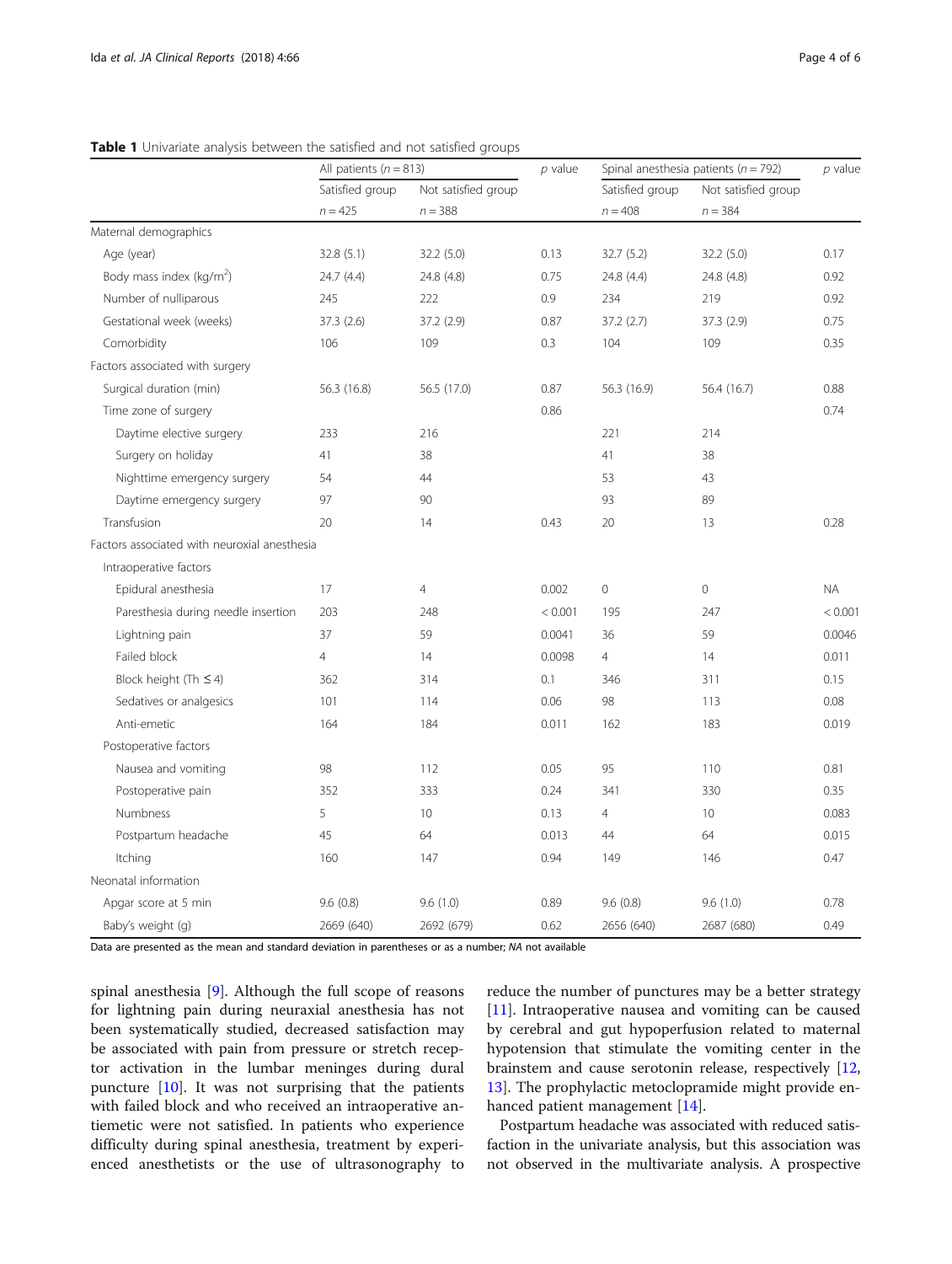<span id="page-4-0"></span>Table 2 Multivariate logistic regression model for the satisfied group

|                                          | Odds ratio | 95% CI        | p value |
|------------------------------------------|------------|---------------|---------|
| All patients ( $n = 813$ )               |            |               |         |
| <b>CSEA</b>                              | 3.3        | $1.08 - 10.1$ | 0.035   |
| Paresthesia during needle insertion      | 0.56       | $0.42 - 0.76$ | < 0.001 |
| Lightning pain                           | 0.62       | $0.39 - 0.98$ | 0.043   |
| Failed block                             | 0.28       | $0.09 - 0.87$ | 0.028   |
| Antiemetic                               | 0.71       | $0.53 - 0.94$ | 0.019   |
| Spinal anesthesia patients ( $n = 792$ ) |            |               |         |
| Paresthesia during needle insertion      | 0.55       | $0.41 - 0.74$ | < 0.001 |
| Lightning pain                           | 0.62       | $0.39 - 0.97$ | 0.04    |
| Failed block                             | 0.28       | $0.09 - 0.87$ | 0.028   |
| Antiemetic                               | 0.71       | $0.53 - 0.95$ | 0.021   |

In all patients, discrimination of the final model assessed by the likelihood ratio test was significant ( $p < 0.001$ ). The Hosmer-Lemeshow test did not reject a logistic regression model fit ( $p = 0.96$ ). The explanatory model based on these variables had an area under the receiver operating characteristic curve of 0.62 (95% CI, 0.58–0.66). No value exceeded the expected value by 3 ± standard deviation

In the spinal anesthesia patients, discrimination of the final model assessed by the likelihood ratio test was significant ( $p < 0.001$ ). The Hosmer-Lemeshow test did not reject a logistic regression model fit ( $p = 0.96$ ). The explanatory model based on these variables had an area under the receiver operating characteristic curve of 0.62 (95% CI, 0.58–0.66). No such value exceeded the expected value by  $3 \pm$  standard deviation

CSEA combined spinal–epidural anesthesia, CI confidence interval

cohort study found that 39% of women experienced postpartum headache, but 96% of these patients were still able to take care of themselves and their babies [[15](#page-5-0)]. Therefore, we suggest that postpartum headache was not associated with anesthetic satisfaction in the multivariate analysis because it is not a hindrance to maternal care.

Our study had several limitations. As with other retrospective studies, it is possible that important factors associated with patient satisfaction were not included in the patient records. Second, the opioids used for perioperative pain management were not analyzed in detail. However, opioid-induced complications, such as itching and postoperative nausea and vomiting, are more likely to affect patient satisfaction.

## Conclusions

In conclusion, we performed a retrospective study to assess postoperative anesthesia satisfaction and identify factors, particularly anesthesia management factors, associated with pregnant women who underwent cesarean delivery under spinal anesthesia. It is implied that the addition of epidural to spinal anesthesia for cesarean delivery may increase patient satisfaction. However further study is needed to see if this is true or not.

#### Abbreviations

CSEA: Combined spinal–epidural anesthesia; OR: Odds ratio

#### Availability of data and materials

They are available as a spreadsheet file upon reasonable request.

#### Authors' contributions

YY, JE, and HO collected the patients' data and conducted the statistical analyses. MI collected the patients' data, conducted the statistical analyses, drafted the manuscript, and obtained the approval from the institutional review board. YY and MK revised and edited the manuscript. All authors contributed to and approved the final version of the manuscript.

#### Ethics approval and consent to participate

The Nara Medical University Institutional Review Board approved the access to the data stored on the factors associated with anesthetic satisfaction after cesarean delivery under neuraxial anesthesia (Chairperson Prof. M Yoshizumi, Nara Medical University, Kashihara, Nara, Japan, 634–8522, Japan), approval No. 1480 (on 02–20-2017). The requirement of written informed consents for this historical study was waived.

#### Consent for publication

Not applicable

#### Competing interests

The authors declare that they have no competing interests.

#### Publisher's Note

Springer Nature remains neutral with regard to jurisdictional claims in published maps and institutional affiliations.

#### Received: 4 July 2018 Accepted: 3 September 2018 Published online: 10 September 2018

#### References

- 1. AHRQ--Agency for Healthcare Research and Quality: Advancing Excellence in Health Care [\(http://www.ahrq.gov/professionals/quality-patient-safety/](https://www.ahrq.gov/professionals/quality-patient-safety/talkingquality/) [talkingquality/](https://www.ahrq.gov/professionals/quality-patient-safety/talkingquality/) create/sixdomains.html) last access May/10/2018.
- 2. Creaney M, Mullane D, Casby C, Tan T. Ultrasound to identify the lumbar space in women with impalpable bony landmarks presenting for elective caesarean delivery under spinal anaesthesia: a randomised trial. Int J Obstet Anesth. 2016;28:12–6.
- 3. Ngan Kee WD, Lee SW, Ng FF, Tan PE, Khaw KS. Randomized doubleblinded comparison of norepinephrine and phenylephrine for maintenance of blood pressure during spinal anesthesia for cesarean delivery. Anesthesiology. 2015;122:736–45.
- 4. Clivatti J, Siddiqui N, Goel A, Shaw M, Crisan I, Carvalho JC. Quality of labour neuraxial analgesia and maternal satisfaction at a tertiary care teaching hospital: a prospective observational study. Can J Anaesth. 2013;60:787–95.
- 5. Dharmalingam TK, Ahmad Zainuddin NA. Survey on maternal satisfaction in receiving spinal anaesthesia for caesarean section. Malays J Med Sci. 2013;20:51–4.
- 6. Blomquist JL, Quiroz LH, Macmillan D, McCullough A, Handa VL. Mothers' satisfaction with planned vaginal and planned cesarean birth. Am J Perinatol. 2011;28:383–8.
- 7. Peduzzi P, Concato J, Kemper E, Holford TR, Feinstein AR. A simulation study of the number of events per variable in logistic regression analysis. J Clin Epidemiol. 1996;49:1373–9.
- 8. Morgan PJ, Halpern S, Lam-McCulloch J. Comparison of maternal satisfaction between epidural and spinal anesthesia for elective Cesarean section. Can J Anaesth. 2000;47:956–61.
- 9. Charuluxananan S, Sriprajittichai P, Sirichotvithyakorn P, Rodanant O, Kyokong O. Factors related to patient satisfaction regarding spinal anaesthesia. J Med Assoc Thail. 2003;86:S338–43.
- 10. van den Berg AA, Ghatge S, Armendariz G, Cornelius D, Wang S. Responses to dural puncture during institution of combined spinal-epidural analgesia: a comparison of 27 gauge pencil-point and 27 gauge cutting-edge needles. Anaesth Intensive Care. 2011;39:247–51.
- 11. Ansari T, Yousef A, El Gamassy A, Fayez M. Ultrasound-guided spinal anaesthesia in obstetrics: is there an advantage over the landmark technique in patients with easily palpable spines? Int J Obstet Anesth. 2014;23:213–6.